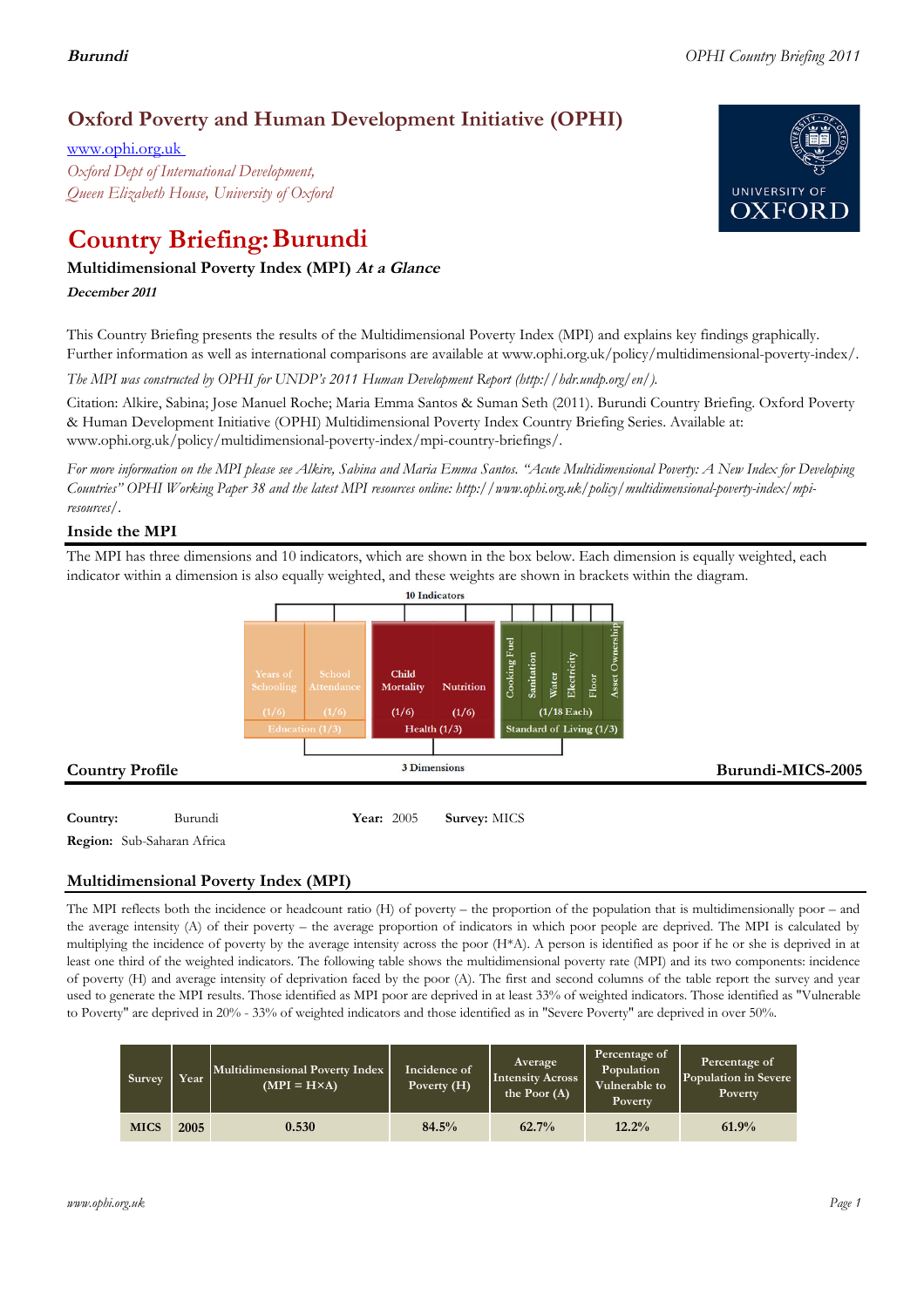# **Comparing the MPI with Other Poverty Measures**

Column chart A compares the poverty rate using the MPI with three other commonly used poverty measures. The height of the first column denotes the percentage of people who are MPI poor (also called the incidence or headcount ratio). The second and third columns denote the percentages of people who are poor according to the \$1.25 a day income poverty line and \$2.00 a day line, respectively. The final column denotes the percentage of people who are poor according to the national income poverty line. The table on the right-hand side reports various descriptive statistics for the country. The statistics shaded in khaki/olive are taken from the year closest to the year of the survey used to calculate the MPI. The year is provided below each column in chart A.



|                 |                         | Summary                                                                                                                                                    |          |  |  |
|-----------------|-------------------------|------------------------------------------------------------------------------------------------------------------------------------------------------------|----------|--|--|
| erty Measures   |                         | Multidimensional Poverty Index<br>0.530                                                                                                                    |          |  |  |
| 93.5%           |                         | Percentage of MPI Poor (H)                                                                                                                                 | 84.5%    |  |  |
|                 |                         | Average Intensity of Deprivation (A)                                                                                                                       | 62.7%    |  |  |
|                 | 66.9%                   |                                                                                                                                                            |          |  |  |
|                 |                         | Percentage of Income Poor (\$1.25 a day) <sup><math>\ddagger</math></sup>                                                                                  | $81.3\%$ |  |  |
|                 |                         | Percentage of Income Poor (\$2.00 a day) <sup><math>\bar{x}</math></sup>                                                                                   | $93.5\%$ |  |  |
|                 |                         | Percentage of Poor (National Poverty Line) <sup>#</sup>                                                                                                    | $66.9\%$ |  |  |
|                 |                         |                                                                                                                                                            |          |  |  |
|                 |                         | Human Development Index 2011*                                                                                                                              | 0.316    |  |  |
| US\$2 a day     | <b>National Poverty</b> | $HDI$ rank*                                                                                                                                                | 185      |  |  |
| 2006            | Line<br>2006            | $HDI category*$                                                                                                                                            | Low      |  |  |
| <b>⁄Ieasure</b> |                         | $\pm$ The World Bank (2011). "World Development Indicators." Washington, DC.<br>* UNDP (2011). "Human Development Report", Statistical Table 1 . New York. |          |  |  |

Note: For population figures and numbers of MPI poor people, consult the tables on OPHI's ite: http://www.ophi.org.uk/policy/multidimensional-poverty-index/

## **Comparing the MPI with Other Poverty Measures**

Column chart B shows the percentage of people who are MPI poor (also called the incidence or headcount) in the 109 developing countries analysed. The column denoting this country is dark, with other countries shown in light grey. The dark dots denote the percentage of people who are income poor according to the \$1.25 a day poverty line in each country. The graph above tells you the year this data comes from. Dots are only shown where the income data available is within three years of the MPI survey year.



**B. Headcounts of MPI Poor and \$1.25/day Poor**



*www.ophi.org.uk Page 2*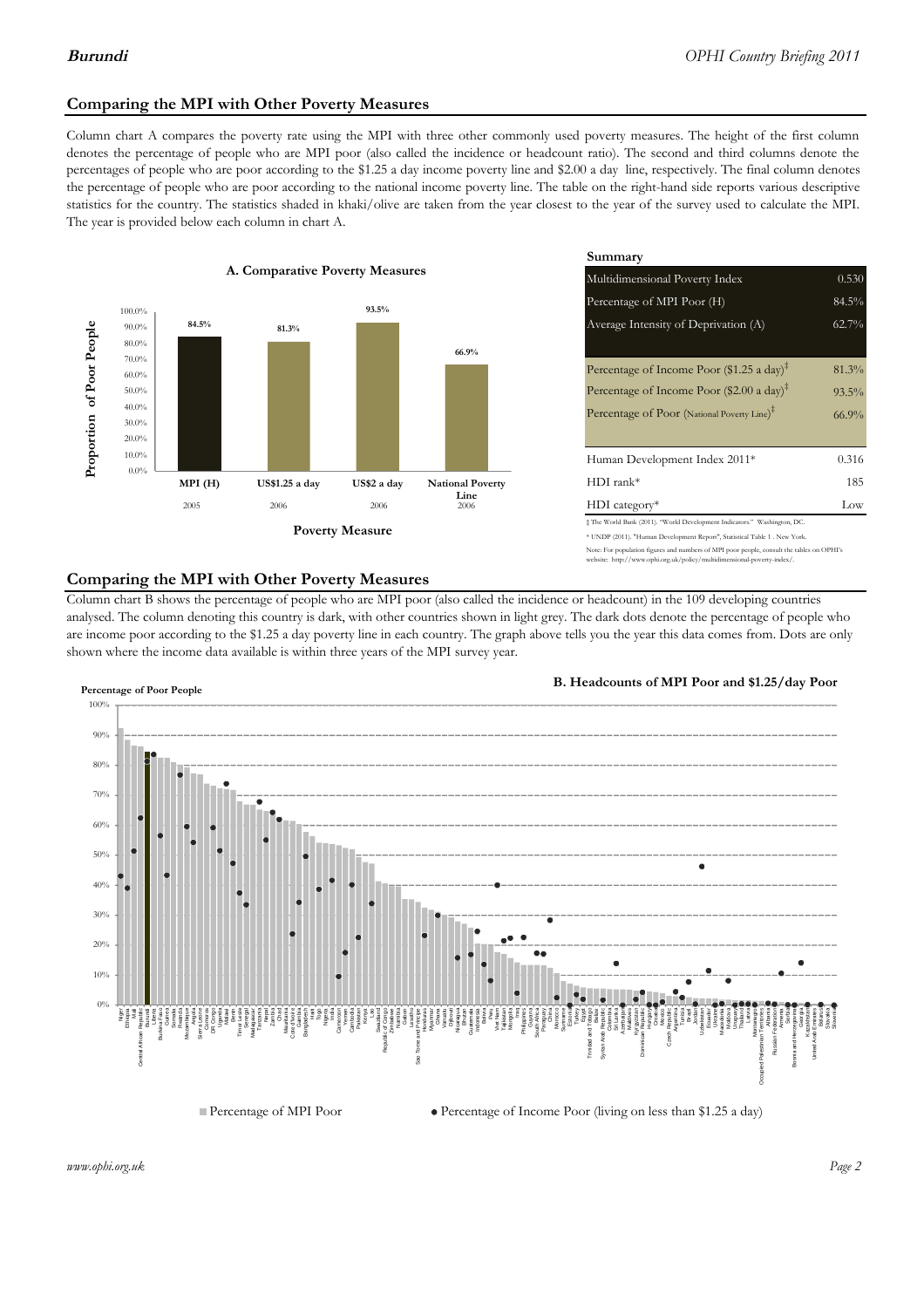### **Incidence of Deprivation in Each of the MPI Indicators**

The MPI uses 10 indicators to measure poverty in three dimensions: education, health and living standards. The bar chart to the left reports the proportion of the population that is poor and deprived in each indicator. We do not include the deprivation of non-poor people. The spider diagram to the right compares the proportions of the population that are poor and deprived across different indicators. At the same time it compares the performance of rural areas and urban areas with that of the national aggregate. Patterns of deprivation may differ in rural and urban areas.







### **Composition of the MPI**

The MPI can be broken down to see directly how much each indicator contributes to multidimensional poverty. The following figure shows the composition of the MPI using a pie chart. Each piece of the pie represents the percentage contribution of each indicator to the overall MPI of the country. The larger the slice of the pie chart, the bigger the weighted contribution of the indicator to overall poverty.

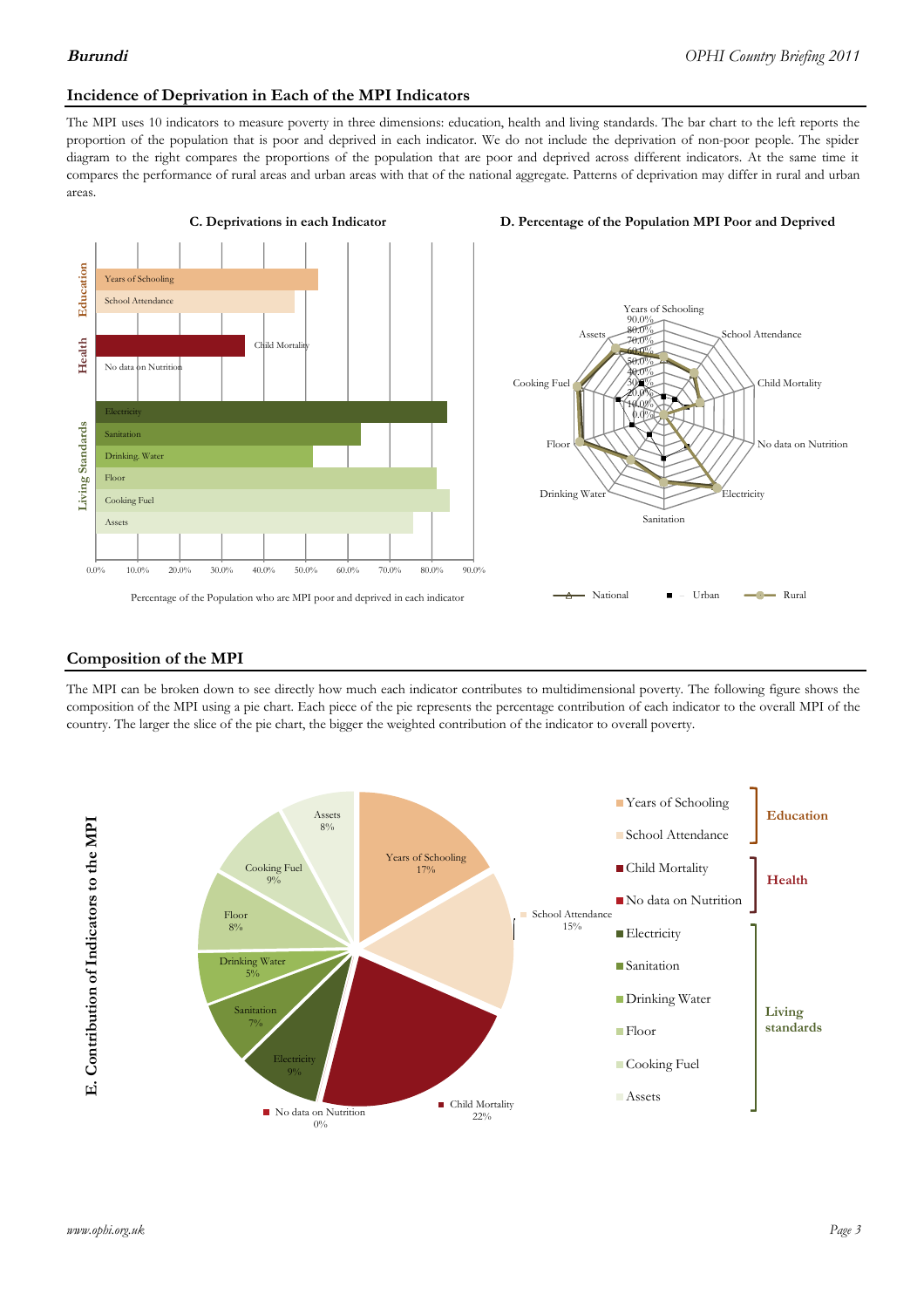# **Decomposition of MPI by Region**

The MPI can be decomposed by different population subgroups, then broken down by dimension, to show how the composition of poverty differs between different regions or groups. On the left-hand side of column chart F, the height of each of the three bars shows the level of MPI at the national level, for urban areas, and for rural areas, respectively. Inside each bar, different colours represent the contribution of different weighted indicators to the overall MPI. On the right-hand side of column chart F, the colours inside each bar denote the percentage contribution of each indicator to the overall MPI, and all bars add up to 100%. This enables an immediate visual comparison of the composition of poverty across regions.



### **F. Contribution of Indicators to the MPI at the National Level, for Urban Areas, and for Rural Areas**

## **Intensity of Multidimensional Poverty**

Recall that i) a person is considered poor if they are deprived in at least one third of the weighted indicators and ii) the intensity of poverty denotes the proportion of indicators in which they are deprived. A person who is deprived in 100% of the indicators has a greater intensity of poverty than someone deprived in 40%. The following figures show the percentage of MPI poor people who experience different intensities of poverty. The pie chart below breaks the poor population into seven groups based on the intensity of their poverty. For example, the first slice shows deprivation intensities of greater than 33% but strictly less than 40%. It shows the proportion of poor people whose intensity (the percentage of indicators in which they are deprived) falls into each group. The column chart H reports the proportion of the population in a country that is poor in that percentage of indicators or more. For example, the number over the 40% bar represents the percentage of people who are deprived in 40% or more indicators.



**G. Intensity of Deprivation Among MPI Poor**



Intensity of Poverty